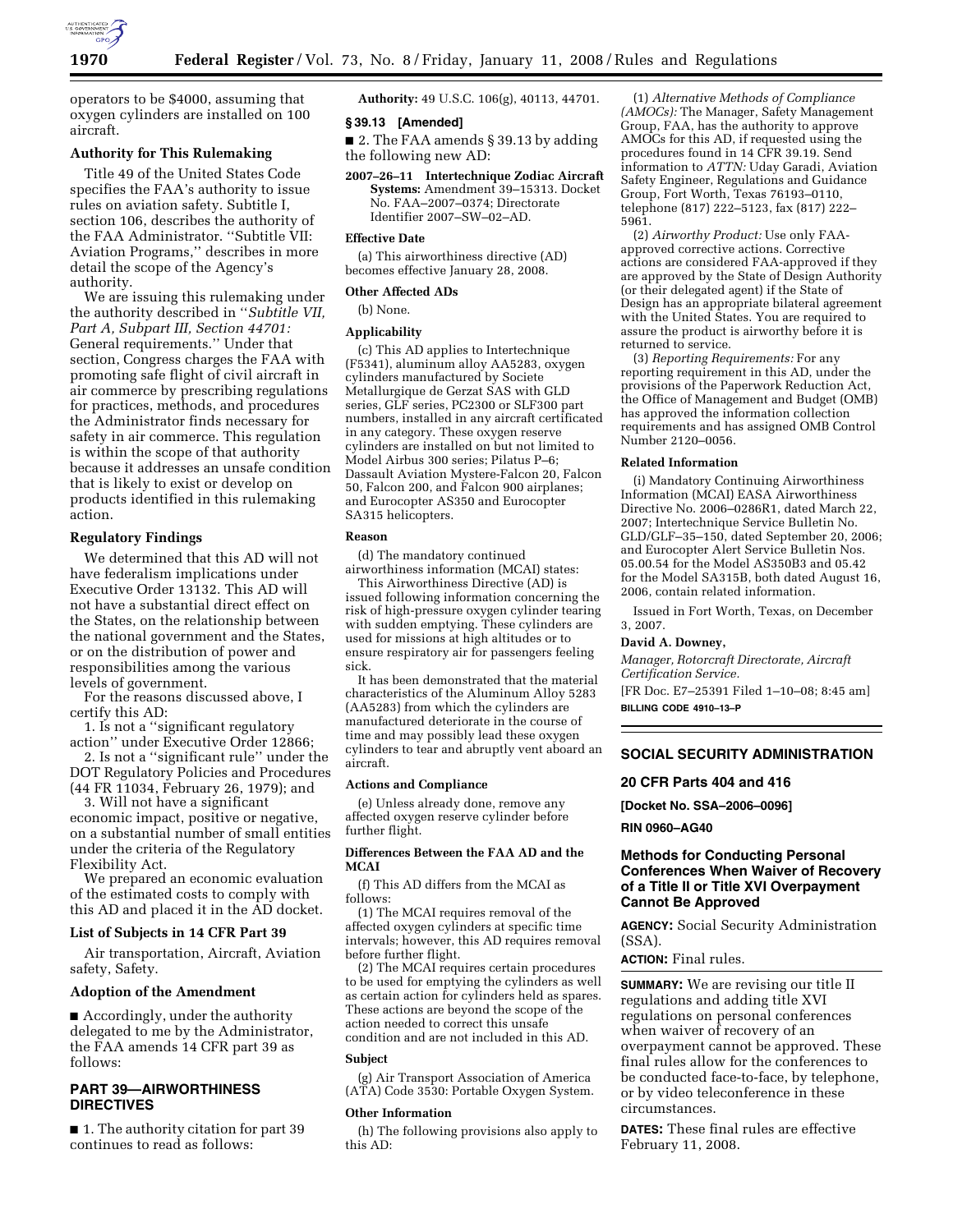# **FOR FURTHER INFORMATION CONTACT:**

Robin Strauss, Social Insurance Specialist, Social Security Administration, Office of Income Security Programs, 252 Altmeyer Building, 6401 Security Boulevard, Baltimore, MD 21235–6401, (410) 965– 7944, for information about this **Federal Register** document. For information on eligibility or filing for benefits, call our national toll-free number, 1–800–772– 1213 or TTY 1–800–325–0778, or visit our Internet site, Social Security Online, at *http://www.socialsecurity.gov*. **SUPPLEMENTARY INFORMATION:** 

# **Electronic Version**

The electronic file of this document is available on the date of publication in the **Federal Register** at *http:// www.gpoaccess.gov/fr/index.html*.

#### **Background**

Our existing regulations at § 404.506 state that we will waive recovery of a title II overpayment if the individual was without fault in causing the overpayment and if recovery would defeat the purpose of title II of the Social Security Act or be against equity and good conscience. Section 404.506 further states that, if we cannot approve waiver after reviewing the information the individual has given to support his or her contention that the recovery of the overpayment should be waived, we will offer the individual a personal conference. The personal conference policy was established so that the decisionmaker would have the opportunity to assess an individual's contention through personal, versus written, contact. Our existing regulations at § 416.550 state that we will waive recovery of a title XVI overpayment if the individual was without fault in causing the overpayment and if recovery would either defeat the purpose of title XVI, or be against equity and good conscience, or impede the efficient administration of title XVI. There is currently no title XVI regulation regarding personal conferences.

Section 404.506(e)(1) states that the individual is given the opportunity to ''appear personally'' at the personal conference. Current regulations do not further specify the method in which this appearance may be made. Our longstanding policy contained in Social Security Ruling (SSR) 94–4p, which implemented the decisions in *Buffington, et al.* v. *Schweiker* and *Califano* v. *Yamasaki*, provides that a face-to-face pre-recoupment hearing will be conducted prior to the denial of waiver of recovery of an overpayment. However, a face-to-face appearance at

the field office is not always convenient for the beneficiary. Often, if an individual is not able to come to the face-to-face conference, field office personnel will go to the person to hold the conference. Offering additional appearance options for the conference would improve service to the beneficiaries and reduce costly home visits by field personnel.

In order to fulfill our stewardship responsibilities to the Social Security trust fund, we must employ methods that will simplify our personal conference procedures and use our resources most efficiently. We should be using all available technology when we conduct personal conferences. Therefore, we are revising the regulations to allow for personal conferences to be conducted face-to-face at a place we designate (usually in the field office), by telephone, or by video teleconference. We will give the choice to the individual; the individual will still be provided the opportunity to appear face-to-face by choosing to come to us for the personal conference, or may choose to participate by telephone or video teleconference. If the individual elects to conduct the personal conference by video teleconference, the individual will designate the location for his or her end of the video teleconference. Any individual who is interested in conducting the personal conference by video teleconference can contact us for additional information and assistance with this process. Because we are offering claimants two new and convenient ways to participate in a personal conference—in addition to the face-to-face conferences at our field offices we currently offer—we believe the need for our personnel to make costly home visits will significantly decrease. Therefore, we will consider conducting face-to-face conferences at locations other than SSA field offices only on a case-by-case basis, and only in those limited circumstances where: (a) a claimant has exhausted all other means of obtaining a personal conference, and (b) conducting a personal conference by any other means would be so inadequate, owing to a claimant's physical or mental condition, as to infringe upon the person's right to a hearing. This process is in no way meant to circumscribe an individual's right to reasonable accommodation or to relieve SSA of our responsibility to provide such accommodation in accordance with 29 U.S.C. 794.

These final rules will not affect the individual's right to review the claims file, have a representative present for the proceedings, cross-examine

witnesses, or submit documentary evidence. Those provisions will not change. For example, claimants who choose to conduct the personal conference via telephone or video teleconference will be given an opportunity to submit documentary evidence by mail or fax prior to the scheduled conference. If necessary, the conference could be rescheduled to allow claimants time to do this. In conducting the personal conference face-to-face at a place we designate, by telephone, or by video teleconference, we will be fulfilling our stewardship responsibilities while offering an additional convenience to the individual and continuing to protect the individual's right to present his or her contention that he or she meets the requirements for waiver of recovery of an overpayment. The decisionmaker will still be able to properly assess the person's contentions regarding fault under these new procedures.

We already successfully conduct some hearings by telephone and by video teleconference. For example, the administrative review of an initial determination for Medicare Part D subsidies is conducted either by a telephone hearing or a case review. See § 418.3625. Additionally, some administrative hearings to review claims under title II (including administrative law judge review of denial of waiver based on a personal conference), and other claims under title XVI are now conducted via video teleconferencing. See §§ 404.936 and 416.1436. Our experience in these contexts has demonstrated that these procedures adequately protect a claimant's due process rights.

# **Explanation of Changes**

We are changing the regulations in 20 CFR parts 404 and 416 to reflect the methods for conducting personal conferences when waiver of recovery of an overpayment cannot be approved as follows:

• We are changing the regulations at § 404.506 to reflect the various methods we can use to conduct the personal conference. These methods are: face-toface in a location we designate (usually in the field office), via telephone, or via video teleconference.

• Currently, part 416 has no reference to personal conferences when waiver of recovery of the overpayment cannot be approved. We are adding a new section that is similar to the regulations at § 404.506. New § 416.557 includes the various methods we can use to conduct the personal conference and describes the individual's rights and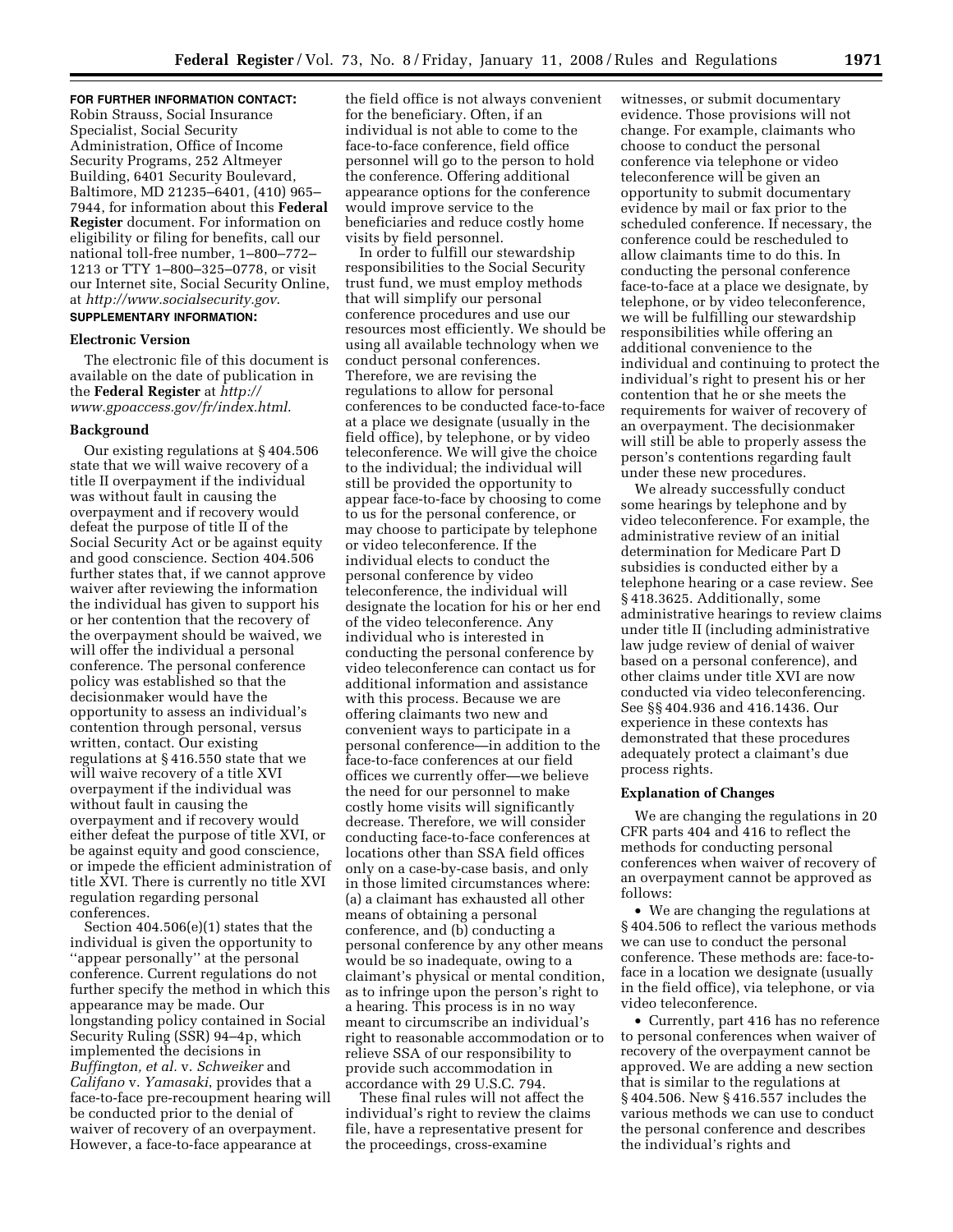responsibilities regarding the personal conference.

Since SSR 94–4p only provides for a pre-recoupment hearing that is conducted face-to-face before waiver of recovery of an overpayment can be denied, the changes in §§ 404.506 and 416.557 expand that policy. Therefore, we are also publishing a notice rescinding SSR 94–4p concurrently with the effective date of these final rules on the same day we publish these final rules.

### **Public Comments**

On March 5, 2007, we published proposed rules in the **Federal Register**  at 72 FR 9709 and provided a 60-day comment period. We received comments from two organizations and one individual. The comments from the individual were totally supportive of the proposed rules, noting that the rule will provide beneficiaries with practical options for presenting further evidence in favor of waiver of recovery, even when they cannot appear at the SSA office for a face-to-face conference. We carefully considered all of the comments in publishing these final rules. Because some of the comments were long and quite detailed, we have condensed, summarized and paraphrased them in the following discussion. However, we have tried to present all views adequately and to address carefully all of the significant issues raised by the commenters that are within the scope of the proposed rules. We have not addressed in this preamble comments that are outside the scope of the rulemaking proceeding.

*Comment:* Both organizations which commented raised the concern that the regulations were not consistent with SSA's obligation under Section 504 of the Rehabilitation Act to provide reasonable accommodation for disabled individuals. In support of this proposition, both commenters cited the example in the preamble. This example said that SSA would consider conducting a face-to-face personal conference at a location other than an SSA field office where the claimant was deaf and bedridden. The commenters were concerned that this implies that SSA will only provide accommodation and accessibility measures to the most severely limited program participants and not to all persons with disabilities.

*Response:* The example in the preamble was not intended to represent the only type of situation in which SSA would consider conducting a face-toface personal conference at a location other than an SSA field office. These requests will be decided on a case-bycase basis and will be consistent with

our obligations under section 504 of the Rehabilitation Act to provide reasonable accommodation to disabled people. To avoid any confusion, we did not include the example in the preamble to these final rules.

*Comment:* One organization commented that they felt that our criteria for considering conducting faceto-face conferences at locations other than SSA field offices (described in paragraph three of the ''Background'' section of the preamble), ''seems to circumscribe individual rights under section 504.'' They recommend that SSA either withdraw this statement or redraft it to be more consistent with section 504.

*Response:* We do not feel that the description of when a face-to-face personal conference will be conducted at a location other than an SSA field office circumscribes the claimant's rights in any way. In addition to conducting personal conferences faceto-face in the field office, the new rule offers beneficiaries two additional options for conducting personal conferences (by telephone and by video teleconferencing) and retains an option for face-to-face conferences at locations other than the field office on a case-bycase basis. We believe that this procedure is consistent with our obligation to provide reasonable accommodation under the Rehabilitation Act. However, to make our intent clear, we have added a sentence at the end of the paragraph explaining that the intent of this regulation is neither to circumscribe the individual's right to request reasonable accommodation nor to relieve SSA of its obligation to provide it in accordance with the law.

*Comment:* One organization suggested that the regulation be more specific about the different ways in which a personal conference can be conducted, such as by text telephone. Both organizations which commented recommended that specific language be included in the regulation about SSA's responsibility to provide reasonable accommodation.

*Response:* Our offices regularly conduct business via text telephone, relay services, and various other methods. These methods are all implied when we describe conducting a personal conference by telephone. As to the suggestion for including specific language in the regulation about SSA's responsibility to provide reasonable accommodation, we do not believe that this is necessary. Section 504 of the Rehabilitation Act already sets forth SSA's obligation to provide reasonable accommodation to disabled individuals.

Our statement in paragraph three of the Background section of the preamble evidences our understanding of that obligation in the personal conference context.

*Comment:* One of the organizations was concerned that local SSA offices may attempt to coerce claimants into choosing an option for conducting the personal conference that is most convenient for their office. They suggest that SSA require the distribution of information about a disabled individual's right to request reasonable accommodation in the personal conference process, and to ensure that employees in the field offices understand the importance of providing disabled individuals with this information.

*Response:* The field office personnel deal with disabled claimants daily, and understand SSA's obligation to provide reasonable accommodation when requested. Also, as described in the regulation, it is the claimant who chooses the method for conducting the personal conference. We expect that they would select the option that best accommodates any limitations they may have.

*Comment:* One commenter suggested that adjustment to recover the overpayment after waiver of recovery is denied should be delayed, if the claimant appeals the decision, until after the appeals process has ended. They state that this is a more equitable way of collecting the overpayments, particularly for disabled individuals with low incomes.

*Response:* Beginning adjustment or recovery of an overpayment following denial of waiver of recovery does not constitute any change in existing policy. See § 404.506(g). As stated under the ''Explanation of Changes'' section of this preamble, part 416 did not have a reference to personal conferences when waiver of recovery of the overpayment cannot be approved. We simply added a new section that is similar to the regulations at § 404.506 to the title XVI regulations that codifies the policies on personal conferences that have long been in place. Courts have found that this process comports with due process and with the statute. With regard to the commenter's concerns about recoupment from low-income title XVI beneficiaries, our regulations provide a 10 percent limitation of recoupment rate for title XVI overpayments in most cases. Additionally, individuals are given the opportunity to request that the adjustment or recovery be made at a lower rate than the one proposed. If an individual requests a lower rate, a rate of withholding that is appropriate to the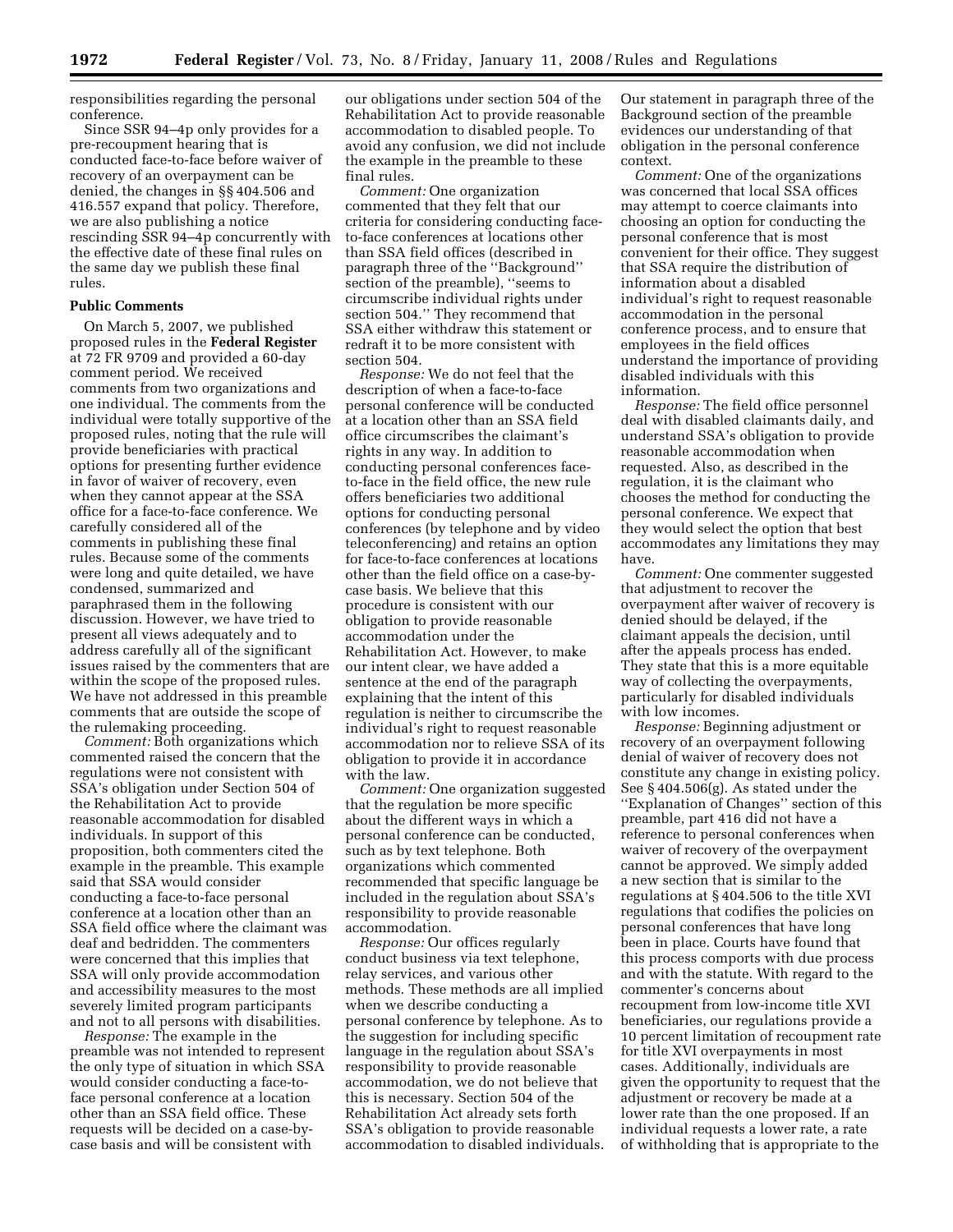financial condition of the overpaid individual will be set after evaluation of all the pertinent facts. See § 416.571.

*Comment:* One organization was concerned that these changes will make it more difficult for the claimant to receive and provide pertinent information, and for SSA personnel to make credibility determinations. They are also concerned that many claimants, particularly those who can least afford to repay an overpayment, will not have access to technology such as video teleconferencing equipment.

*Response:* As cited in the ''Background'' section of this preamble, SSA is already successfully conducting some hearings by telephone and by video teleconference, including administrative law judge review of denial of waiver based on a personal conference. As for a claimant's access to certain technological equipment, the method of conducting the personal conference is their choice and, as stated above, holding a face-to-face conference at a location other than the SSA field office will be considered on a case-bycase basis, if requested. Moreover, any individual who is interested in conducting the personal conference by video teleconference can contact us for additional information and assistance with this process.

#### *Other Changes*

In addition to the changes already discussed above, we have made minor, non-substantive changes for clarification purposes only.

# **Regulatory Procedures**

# *Executive Order 12866*

We have consulted with the Office of Management and Budget (OMB) and determined that these final rules meet the criteria for a significant regulatory action under Executive Order 12866, as amended. Thus, they were reviewed by OMB. We have also determined that these final rules meet the plain language requirement of Executive Order 12866, as amended.

### *Regulatory Flexibility Act*

We certify that these final rules would not have a significant economic impact on a substantial number of small entities because they affect only individuals. Thus, a regulatory flexibility analysis as provided in the Regulatory Flexibility Act, as amended, is not required.

#### *Paperwork Reduction Act*

These final rules contain information collection burdens in §§ 416.557(c)(3) and 416.557(d)(8) that require OMB clearance under the Paperwork Reduction Act of 1995 (PRA). As

required by the PRA, we have submitted a clearance request to OMB for approval of these sections. (As requested by OMB, we also included associated sections §§ 404.506(e)(3) and 404.506(f)(8), which deal with personal conferences but are not included in the text of the regulation). We will publish the OMB number and expiration date upon approval.

As required by the PRA, we published a notice of proposed rulemaking on March 5, 2007 at 72 FR 9709, in which we solicited comments under the PRA on the burden estimate; the need for the information; its practical utility; ways to enhance its quality, utility and clarity; and on ways to minimize the burden on respondents, including the use of automated collection techniques or other forms of information technology. No public comments were submitted relating to any of these issues.

(Catalog of Federal Domestic Assistance Program Nos. 96.001, Social Security-Disability Insurance; 96.002, Social Security-Retirement Insurance; 96.004, Social Security-Survivors Insurance; and 96.006, Supplemental Security Income)

#### **List of Subjects**

#### *20 CFR Part 404*

Administrative practice and procedure, Blind, Disability benefits, Old-Age, Survivors and Disability Insurance; Reporting and recordkeeping requirements, Social Security.

# *20 CFR Part 416*

Administrative practice and procedure, Aged, Blind, Disability benefits, Public assistance programs, Reporting and recordkeeping requirements, Supplemental Security Income.

Dated: November 30, 2007.

# **Michael J. Astrue,**

*Commissioner of Social Security.* 

■ For the reasons set out in the preamble, we are amending subpart F of part 404 and subpart E of part 416 of chapter III of title 20 of the Code of Federal Regulations as follows:

# **PART 404—FEDERAL OLD-AGE, SURVIVORS AND DISABILITY INSURANCE (1950–)**

# **Subpart F—[Amended]**

■ 1. The authority citation for subpart F of part 404 continues to read as follows:

**Authority:** Secs. 204, 205(a), 702(a)(5), and 1147 of the Social Security Act (42 U.S.C. 404, 405(a), 902(a)(5), and 1320b–17); 31 U.S.C. 3720A.

■ 2. Section 404.506 is amended by adding a sentence at the end of paragraph (c) to read as follows:

# **§ 404.506 When waiver may be applied and how to process the request.**

\* \* \* \* \*

(c)  $*$   $*$   $*$  We will offer to the individual the option of conducting the personal conference face-to-face at a place we designate, by telephone, or by video teleconference. The notice will advise the individual of the date and time of the personal conference.

#### \* \* \* \* \*

# **PART 416—SUPPLEMENTAL SECURITY INCOME FOR THE AGED, BLIND, AND DISABLED**

### **Subpart E—[Amended]**

■ 1. The authority citation for subpart E of part 416 continues to read as follows:

**Authority:** Secs. 702(a)(5), 1147, 1601, 1602, 1611(c) and (e), and 1631(a)–(d) and (g) of the Social Security Act (42 U.S.C. 902(a)(5), 1320b–17, 1381, 1381a, 1382(c) and (e), and 1383(a)–(d) and (g)); 31 U.S.C. 3720A.

■ 2. Section 416.557 is added to read as follows:

#### **§ 416.557 Personal conference.**

(a) If waiver cannot be approved (i.e., the requirements in § 416.550 (a) and (b) are not met), the individual is notified in writing and given the dates, times and place of the file review and personal conference; the procedure for reviewing the claims file prior to the personal conference; the procedure for seeking a change in the scheduled date, time and/or place; and all other information necessary to fully inform the individual about the personal conference. The file review is always scheduled at least 5 days before the personal conference. We will offer to the individual the option of conducting the personal conference face-to-face at a place we designate, by telephone, or by video teleconference. The notice will advise the individual of the date and time of the personal conference.

(b) At the file review, the individual and the individual's representative have the right to review the claims file and applicable law and regulations with the decisionmaker or another of our representatives who is prepared to answer questions. We will provide copies of material related to the overpayment and/or waiver from the claims file or pertinent sections of the law or regulations that are requested by the individual or the individual's representative.